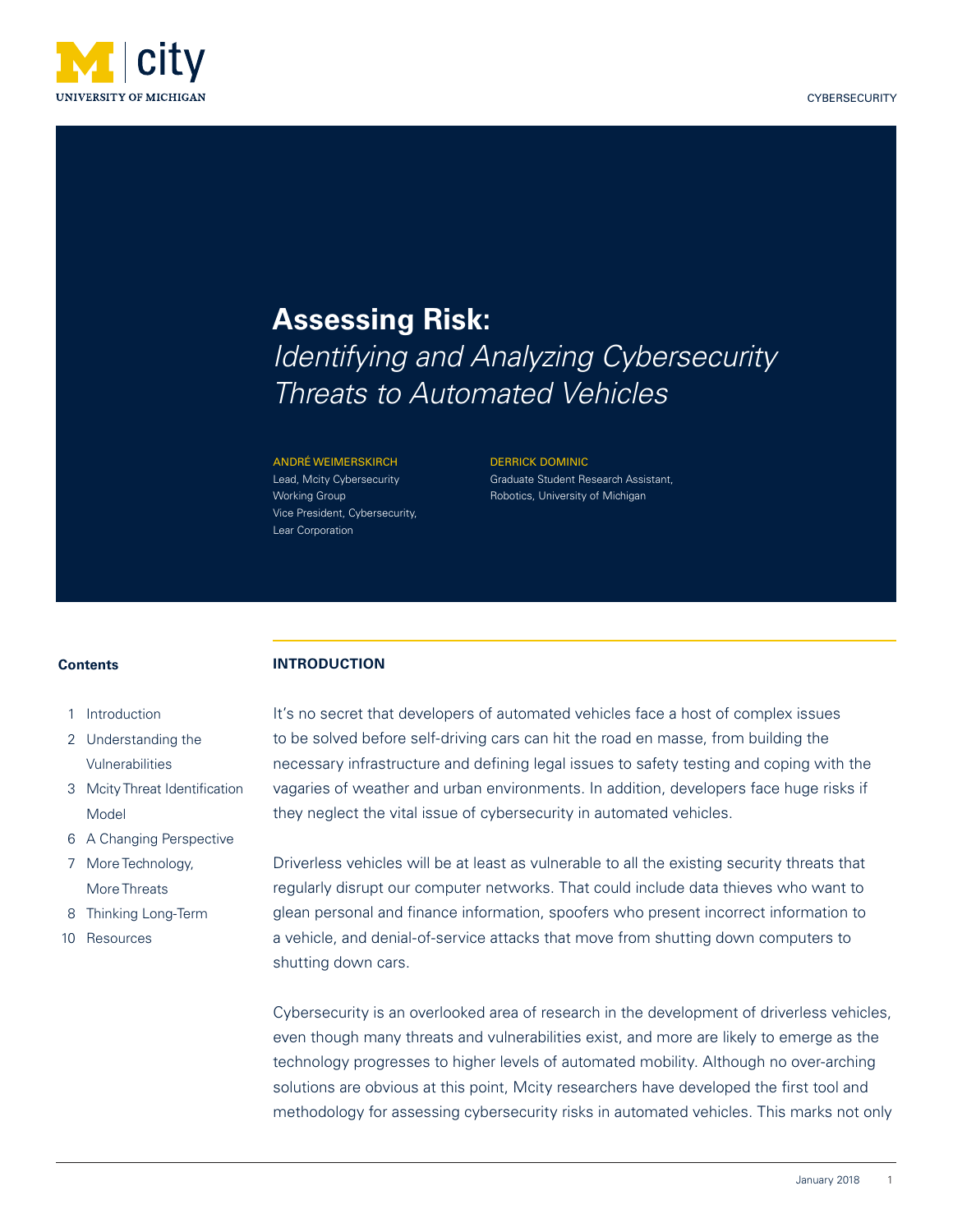

an important step in solving these problems, but also presents a blueprint to effectively identify and analyze cybersecurity threats and create effective approaches to make automated vehicle systems safe and secure.

There are the new cybersecurity threats unique to automated vehicles, including hackers who would try to take control over or shut-down a vehicle, criminals who could try to ransom a vehicle or its passengers and thieves who would direct a self-driving car to relocate itself to the local chop-shop.

Also, there are security threats to the wide-ranging networks that will connect with automated vehicles, from financial networks that process tolls and parking payments to roadway sensors, cameras and traffic signals to the electricity grid and our personal home networks. Consider the seemingly nonthreatening convenience of an automated car that gets within 15 minutes of your home and automatically turns on your furnace or air conditioner, opens the garage and unlocks your front door. Any hacker who can breach that vehicle system would be able to walk right in and burglarize your home.

Researchers affiliated with the University of Michigan's Mcity connected and automated vehicle center are finding that the complex and wide-ranging issue of cybersecurity specific to automated vehicles and the infrastructure that will support them is just beginning to be recognized, and will become more important as the development of these vehicles progresses. Without robust, sophisticated, bullet-proof cybersecurity for automated vehicles, systems and infrastructure, a viable, mass market for these vehicles simply won't come into being.

# **UNDERSTANDING THE VULNERABILITIES**

The threats to automated vehicles can come through any of the systems that connect to the vehicle's sensors, communications applications, processors, and control systems, as well as external inputs from other vehicles, roadways, infrastructure and mapping and GPS data systems. In addition, the control systems of each vehicle for speed, steering and braking are exposed to attacks.

Each individual automated application will require its own unique threat analysis that maps its vulnerabilities and assesses the level of risk presented. New work by researchers working with Mcity on adapting existing automotive threat models demonstrates how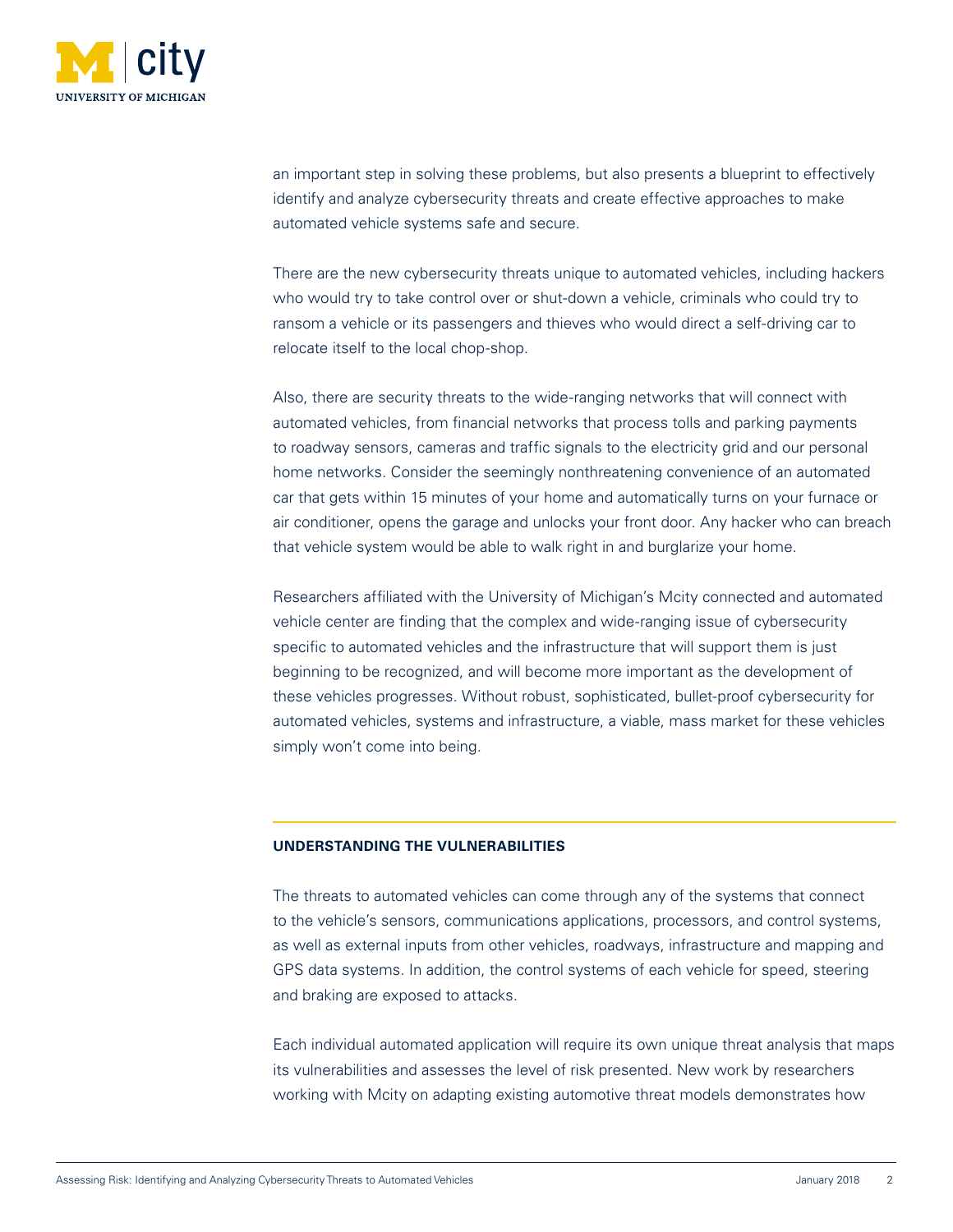

employing this approach to risk assessment can identify potential threats and solutions. Mcity researchers propose a new customizable threat model based on existing approaches. This was created by combining the strengths of threat models from the National Highway Traffic Safety Administration (NHTSA) and the European Commission's E-safety Vehicle Intrusion Protected Applications (EVITA) automotive threat models and expanding on them. These existing models are good, comprehensive examinations that look at automotive applications and their vulnerabilities, but omit considerations about specific sources and actors behind security threats, their motivations, and how they weigh the risks involved in considering an attack.

# **MCITY THREAT IDENTIFICATION MODEL**

In this proposed model, each threat consists of a threat agent (attacker), one or more system components that could be attacked (attack surfaces), and one or more attack models for each component.

- Threat agents are reviewed by their motivations and capabilities to determine the potential likelihood of an attack. While two different attackers might focus on a vehicle's self-parking capabilities, for example, the threat of a lone car thief trying to steal a single vehicle would be significantly different from an organized group of dedicated hacktivists looking to hurt a manufacturer by disabling a huge number of vehicles.
- Potentially vulnerable components of automated driving applications such as sensors, GPS systems or databases that receive over-the-air updates – are analyzed according to their characteristics and potential for attack. Combined with the attack method and the targeted application, this allows researchers to estimate the resources required for the threat agent to make an attack successful.
- The attack methods used in the researchers' analysis follow the STRIDE classifications developed by Microsoft: Spoofing Identity, Tampering with Data, Repudiation, Information Disclosure, Denial of Service, and Elevation of Privilege.
- Attack potential examines the difference between the threat agent's ability to execute a successful attack and the system's ability to withstand the attack, taking into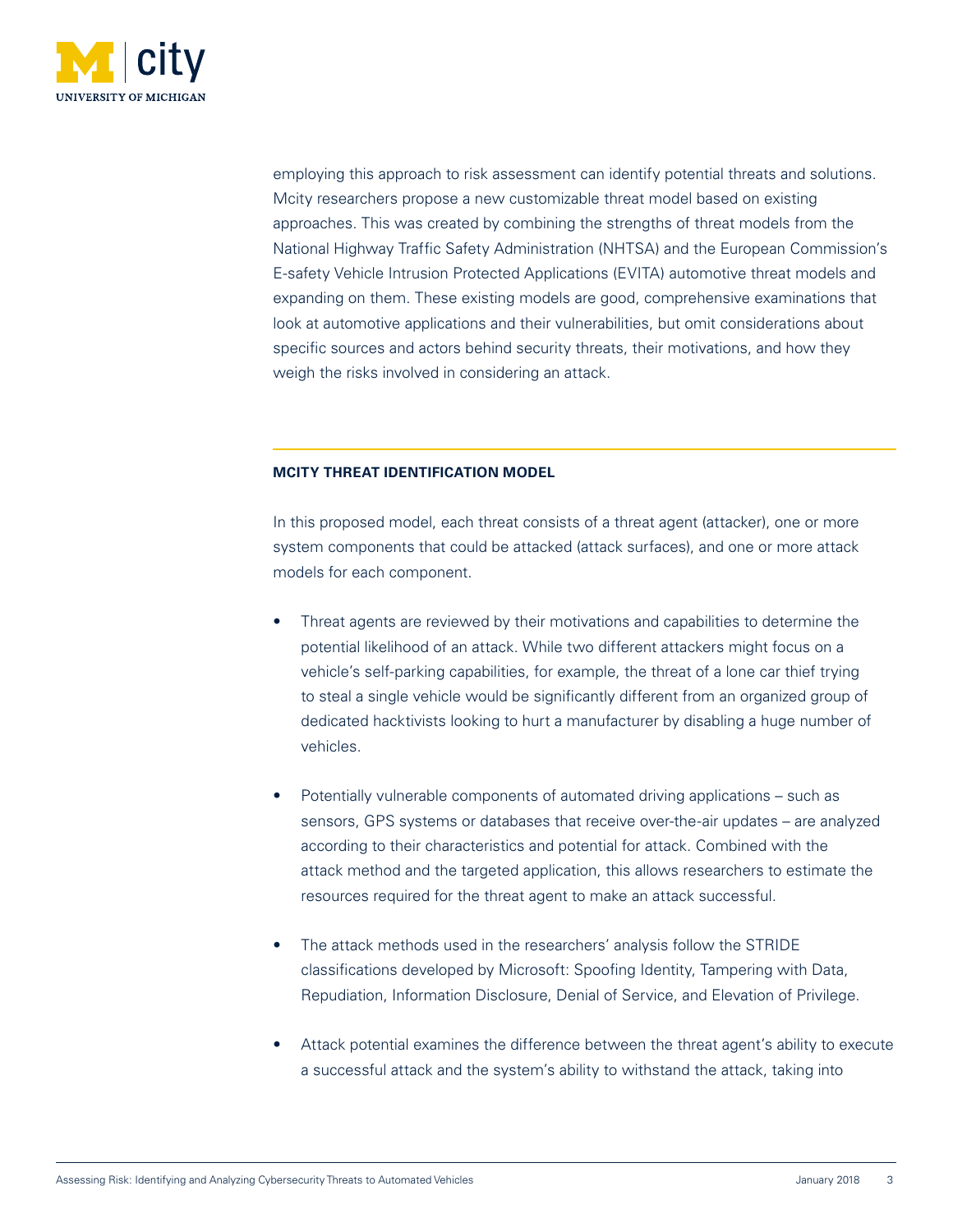

account such factors as financial requirements, time needed to create and execute an attack, technical expertise of the attackers, and other factors.

- Motivation, which captures both the motivations and deterrents for the threat agent to execute the attack, including risk, passion to carry out the attack, and any potential financial gains.
- Impact looks at the potential level of loss to the stakeholders, including financial loss, privacy and safety.

The resulting analysis can be captured within a matrix that is weighted by likelihood, producing a result that can be customized to assess different assumptions. This table captures the threat assessment to automated vehicles with automatic parking:

*See table on page 5.*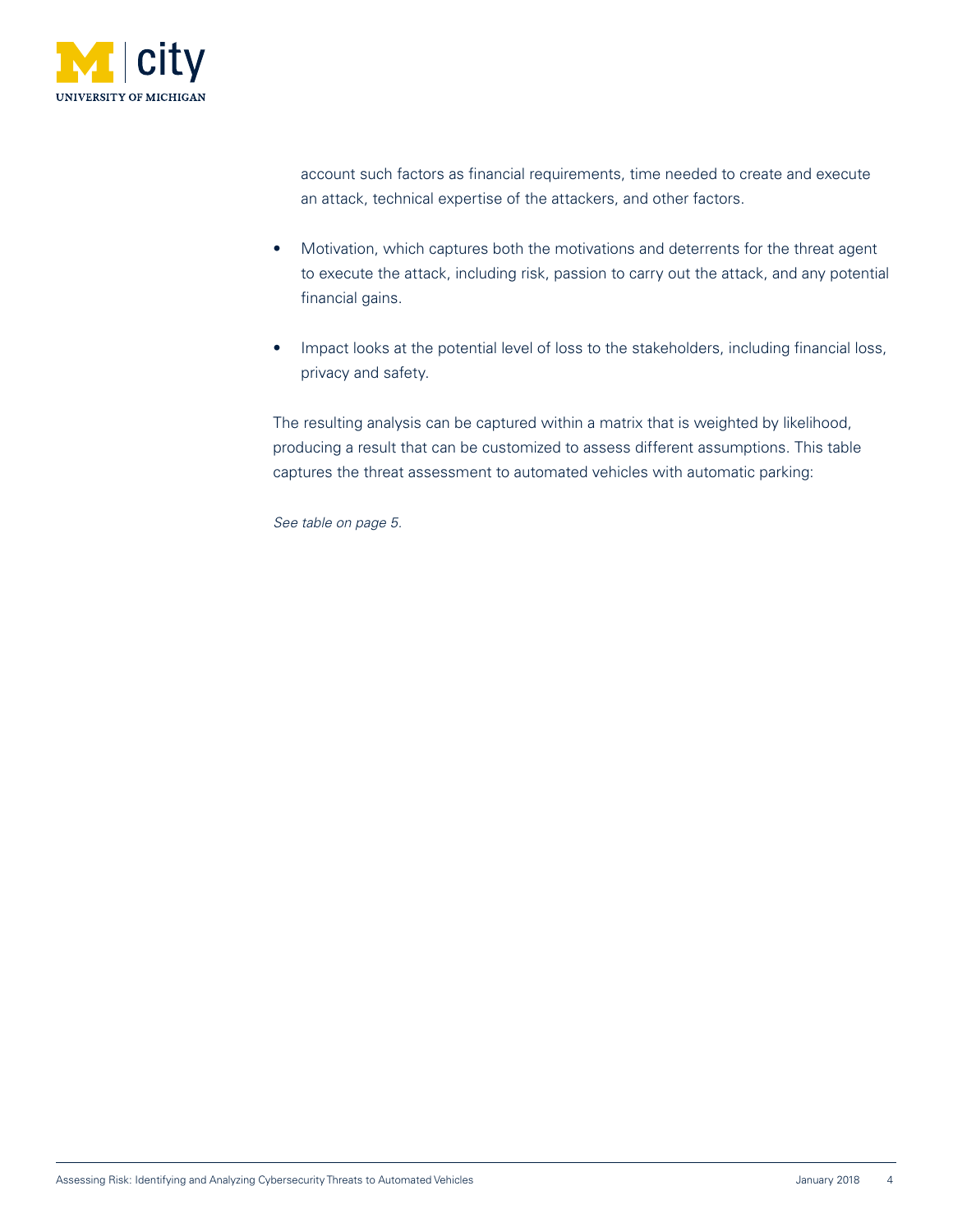

# **Threat matrix for automated parking**

#### **Attack Scenario**

l

*This table looks at the factors involved in evaluating potential cybersecurity threats to a vehicle featuring Parking Assistance with Steering (Level 1) and Key and Remote Parking (Level 2):*

| <b>Disable Range Sensors</b><br>(L1/L2)              | Spoof or Replay Parking<br>Signal (L2)                          | Denial of Service Parking<br>Signal (L2)                                                                                                                      |
|------------------------------------------------------|-----------------------------------------------------------------|---------------------------------------------------------------------------------------------------------------------------------------------------------------|
| <b>Mechanic</b>                                      | Thief                                                           | Hacktivist                                                                                                                                                    |
| <b>Range Sensors</b>                                 | Key/Remote receiver                                             | Key/Remote receiver                                                                                                                                           |
| Denial of Service                                    | Spoofing                                                        | Spoofing                                                                                                                                                      |
| Disable range sensors to<br>degrade the application, | Spoof or replay parking<br>signal to initiate parking<br>intent | Flood the key/remote frequency<br>to disable the parking signal<br>maneuver without driver's from an owner's key/remote<br>and, thus, disable the application |
|                                                      |                                                                 | requiring further maintenance                                                                                                                                 |

#### **Attack Potential (System Withstand)**

*These next three ratings look at the level of technical skill, equipment, level of motivation, expertise and investment of time and money needed to mount an attack. A low number means the specific threat requires few resources to be successful:*

| <b>Time Elapsed</b>   | Hours (1)       | Days $(2)$      | Days $(2)$      |
|-----------------------|-----------------|-----------------|-----------------|
| <b>Finances</b>       | Low (1)         | Low $(1)$       | Low $(1)$       |
| <b>Expertise</b>      | Expert (2)      | Proficient (1)  | Expert (2)      |
| Knowledge of System   | Sensitive (2)   | Restricted (1)  | Restricted (1)  |
| Window of Opportunity | Long $(2)$      | Medium (1)      | Short (0)       |
| Equipment             | Specialized (1) | Specialized (1) | Specialized (1) |
|                       |                 |                 |                 |

## **Attack Potential (Attacker Capability)**

| <b>Time Elapsed</b>          | Hours (1)       | Days $(2)$   | Days $(2)$           |
|------------------------------|-----------------|--------------|----------------------|
| Finances                     | Low (1)         | Low (1)      | Low (1)              |
| <b>Expertise</b>             | Expert $(2)$    | Layman $(0)$ | Multiple Experts (3) |
| Knowledge of System          | Critical (3)    | Public (0)   | Sensitive (2)        |
| <b>Window of Opportunity</b> | $L$ ong (2)     | Short (0)    | Medium (1)           |
| Equipment                    | Specialized (1) | Standard (0) | Multiple Bespoke (3) |
|                              |                 |              |                      |

## **Motivation (of Attacker)**

| <b>Financial Gain</b> | Low(1)     | High(3)      | None $(0)$       |
|-----------------------|------------|--------------|------------------|
| Ideology              | None (0)   | None (0)     | Individual (1)   |
| Passion               | None $(0)$ | None $(0)$   | Without Harm (1) |
| Risk                  | Low (1)    | Moderate (2) | Low (1)          |
|                       |            |              |                  |

#### **Impact (to Stakeholders)**

| These numbers indicate the potential severity from damage, with lower numbers indicating less damage: |            |            |            |  |
|-------------------------------------------------------------------------------------------------------|------------|------------|------------|--|
| Financial                                                                                             | Medium (2) | Hiah (3)   | Low(1)     |  |
| Privacy                                                                                               | None $(0)$ | Low(1)     | None (0)   |  |
| <b>Safety Violation</b>                                                                               | None $(0)$ | None $(0)$ | None $(0)$ |  |

#### **Result Vector**

 $\overline{a}$ 

| The ratings from all elements above are combined in a weighted scale, with safety and financial loss given priority: |  |  |  |  |
|----------------------------------------------------------------------------------------------------------------------|--|--|--|--|
| Attack Potential                                                                                                     |  |  |  |  |
| Motivation                                                                                                           |  |  |  |  |
| Impact                                                                                                               |  |  |  |  |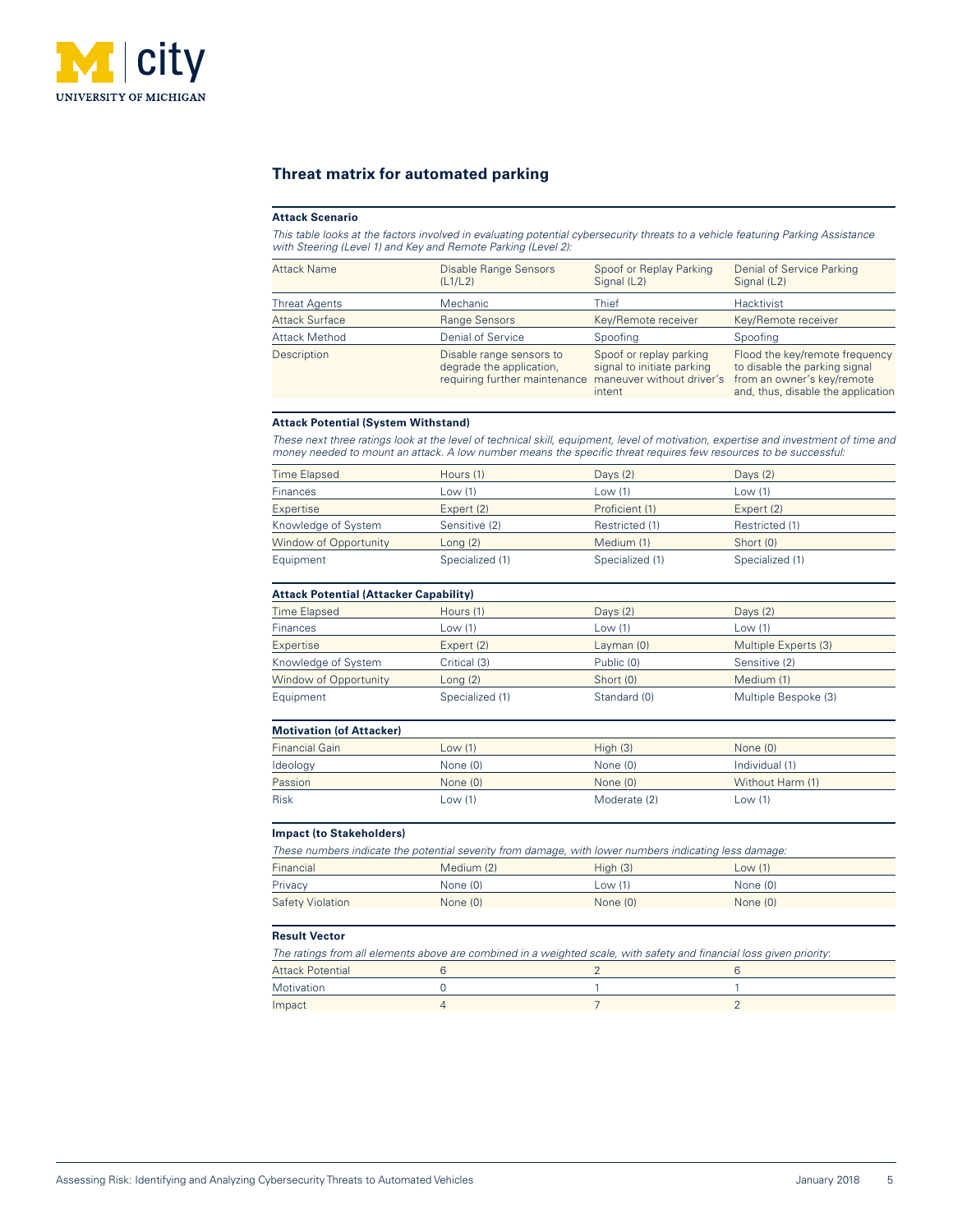

# **A CHANGING PERSPECTIVE**

The introduction of each new generation of automotive technology presents a new set of security risks. Older, low-tech applications, such as remote starters and locking mechanisms, posed obvious and relatively simple threats – that a thief might bypass the key fob controller in order to break in or steal the car. The introduction of GPS and data recording modules that record speed and where the vehicle went brought data privacy issues to the fore. Drivers feared that stalkers or kidnappers might hack into the systems, or that the data might be used against them by police or insurance investigators.

While data privacy and basic vehicle security will remain issues, each step forward in developing automated vehicles will add another layer of technical complexity – and vulnerability. The 2015 case of hacktivists taking over the controls of an Internetconnected Jeep Cherokee doing 70 mph outside of St. Louis demonstrated the vulnerabilities of onboard control systems, with the hackers able to control the car's radio, ventilation, braking and transmission, ultimately stalling the vehicle on the highway.

A year later, the same hackers demonstrated the ability to control the same car's steering and parking brake systems, bypassing the existing security measures on the vehicle.

Now consider a fully automated vehicle with a feature that allows it to automatically pay for parking. Hackers can not only buy services at the vehicle owner's cost, but also take the car ransom by moving it to another location, steal the car outright, have the vehicle drive itself to a chop-shop, maliciously crash the car into other vehicles or pedestrians or buildings or simply shut the vehicle down, lock the doors and disable the electric windows until the owner pays off the attackers – perhaps after stalling the car in the middle of train tracks.

And that's just a few of the possible outcomes. An unscrupulous mechanic can trigger the car's maintenance alerts to perform expensive unnecessary repairs. Hackers can misdirect the car by either taking over the controls, sending inaccurate information to the vehicle's sensors, or breaching the GPS network. Instead of heading home from work, a passenger suddenly finds himself on a dark desolate road when, suddenly, the car pulls off and the engine dies.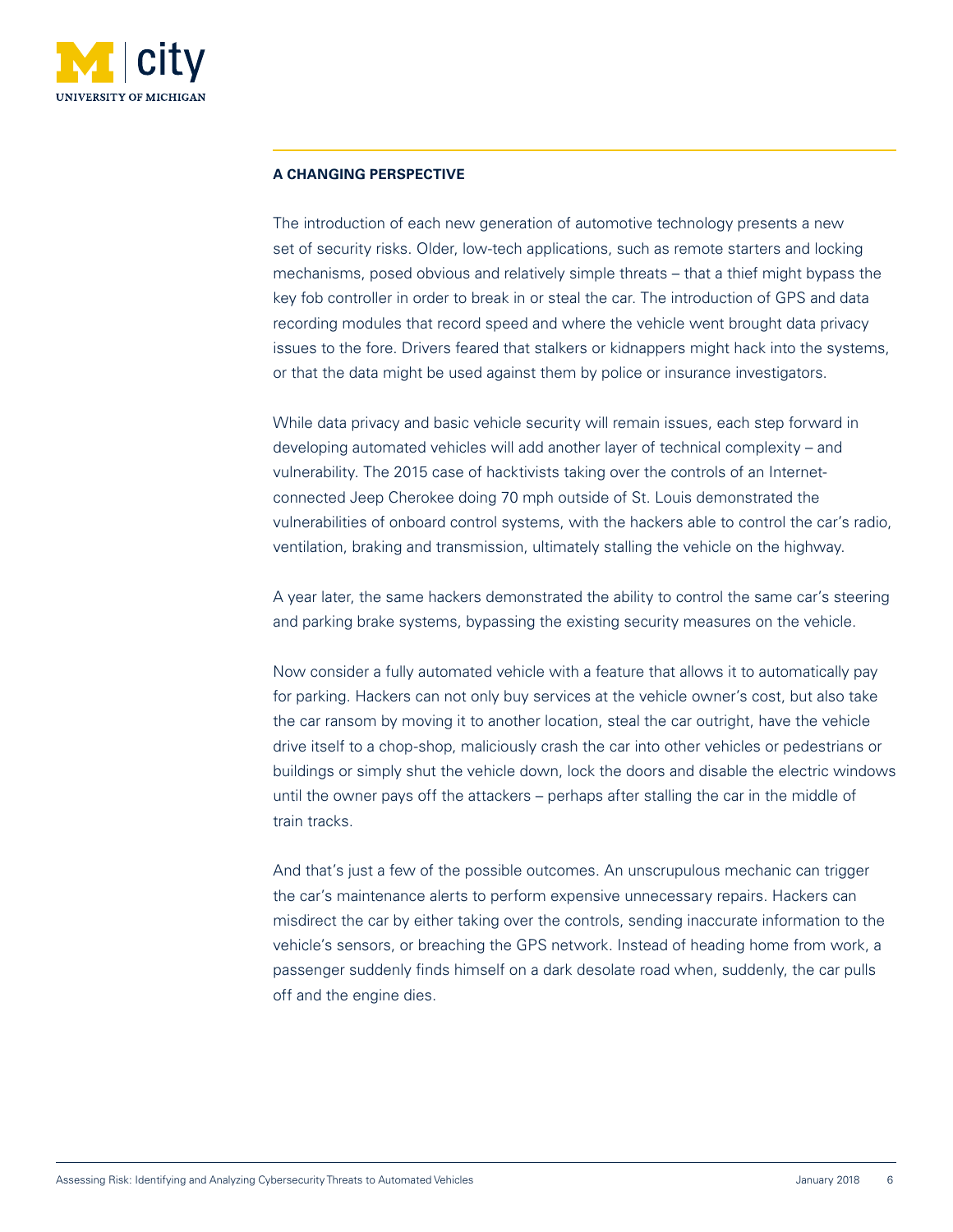

# **MORE TECHNOLOGY, MORE THREATS**

As cars progress from a few automated functions – such as self-parking and lane monitoring – to become fully automated vehicles without any driver controls, the cybersecurity issue will become increasingly complex. Even fail-safe solutions that seem sensible under certain conditions could be problematic, meaning that, with each added piece of automation, all the previous components will need to be re-assessed to see if the new application affects the security and risk factors of the earlier features.

Take a situation where an automated vehicle is programmed so that when it senses it's been hacked, the car slows down and pulls over on the side of the road at the first safe opportunity. That sounds sensible, unless the hackers want to disable your car or want to attack you. Or perhaps the car is programmed so that, in the event of a security breach, it cuts off all external communication, switches into more basic mode, and takes you to a pre-programmed safe destination, such as your home. Once hackers know about such a safety response, they can use it to trigger a breach of security warning every time the driver gets into the car, creating a denial of service attack until a ransom is paid or other conditions are met.

How many ways will there be to mount cyber-attacks on automated vehicles? It's impossible to total every threat to every application and every component made by every manufacturer. As technology improves and becomes more widespread, with more and more people able to understand it and develop expertise in how it works, threats will multiply.

Cybersecurity issues also will change as the industry moves from the beginning phase to more mature operations. Right now, there aren't one or two automation systems that are standard across the industry. Instead, Ford Motor Co., General Motors. Co., BMW, Honda Motor Co., Nissan Motor Co., Toyota Motor Corp., Subaru and more are all working with proprietary systems. That means that any cyber-attack on one of them won't necessarily spread to the others.

But, as systems become more generic – or even move to open-source programming and commonly shared software modules across platforms and car makers – one successful hack could spread across every vehicle that uses the same system, as with the global hacks of the kind seen with Windows computers, such as the WannaCry ransomware attack that shut down more than 300,000 computers in 150 countries during May, at an estimated cost of as much as \$4 billion.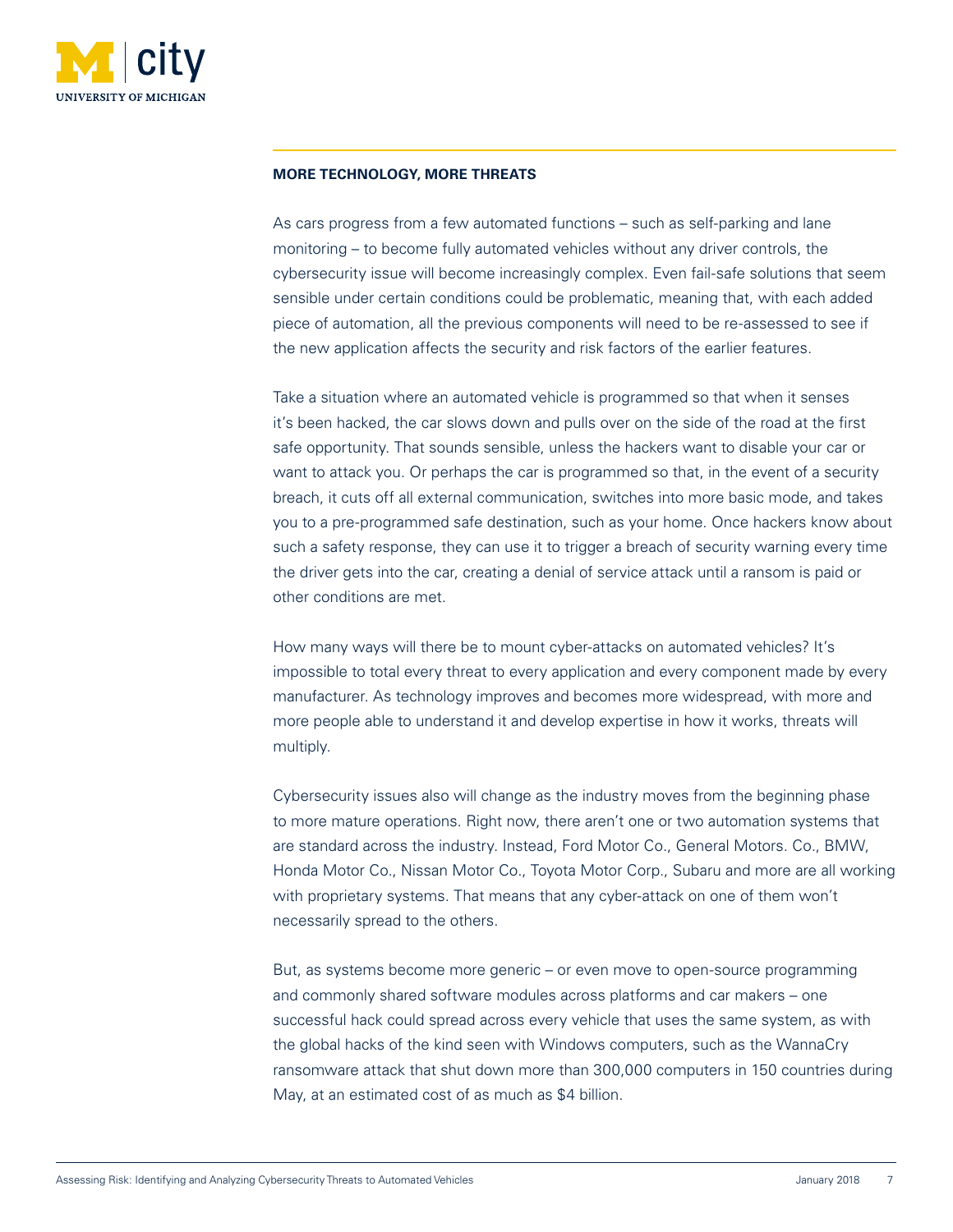

Currently, the use of many different suppliers providing just one or two automated vehicle components to a single manufacturer limits the potential scope of any cyber attack. While each component in each of those systems may not have robust cybersecurity protections – if any – the limited deployment of a single component would contain any damage. To create a large-scale attack on driverless vehicles, hackers would need to understand and be able to foil many different security approaches. As systems become more generic and widely adopted, and as cybersecurity standards, approaches and solutions coalesce, these systems will become easier to secure and much more difficult to breach, as all stakeholders focus their security efforts on these common platforms. However, any successful attack that breaks through will have the potential to be hit many more vehicles.

# **THINKING LONG-TERM**

While cybersecurity already receives intense effort in the automotive industry, most developers of automated vehicle technology are working in pursuit of best-case scenarios, with a focus on optimizing vehicle performance that may tend to overlook the specific and new issues that relate to automated vehicles. To be truly effective, teams need dedicated members working on automated vehicle cybersecurity to handle the shifting issues and needs as the industry progresses to higher and higher levels of development. Focusing on automated vehicle cybersecurity issues now is crucial to developing solutions that can expand and change to meet ever-increasing levels of automated driving.

Another reason to consider cybersecurity issues for automated vehicles now as opposed to later is that some automakers already are including semi-automated functions in cars on the road, such as the next Audi 8, which offers Level 3 autonomy, as defined by SAE and adopted by the NHTSA, driving up to 37 mph with no supervision from the driver. While the scope of security threats to semi-automated vehicles aren't as intense as they will be for fully automated vehicles, they do exist and need to be addressed before moving up to Level 4 and Level 5 autonomy, which require little or no driver involvement.

That's why it's crucial to create a thorough risk assessment approach and build longterm security solutions. As each manufacturer and supplier continues to go through this process the industry should be able to move closer to standardized approaches that can speed development of effective, scalable cybersecurity solutions for increasing levels of automated control.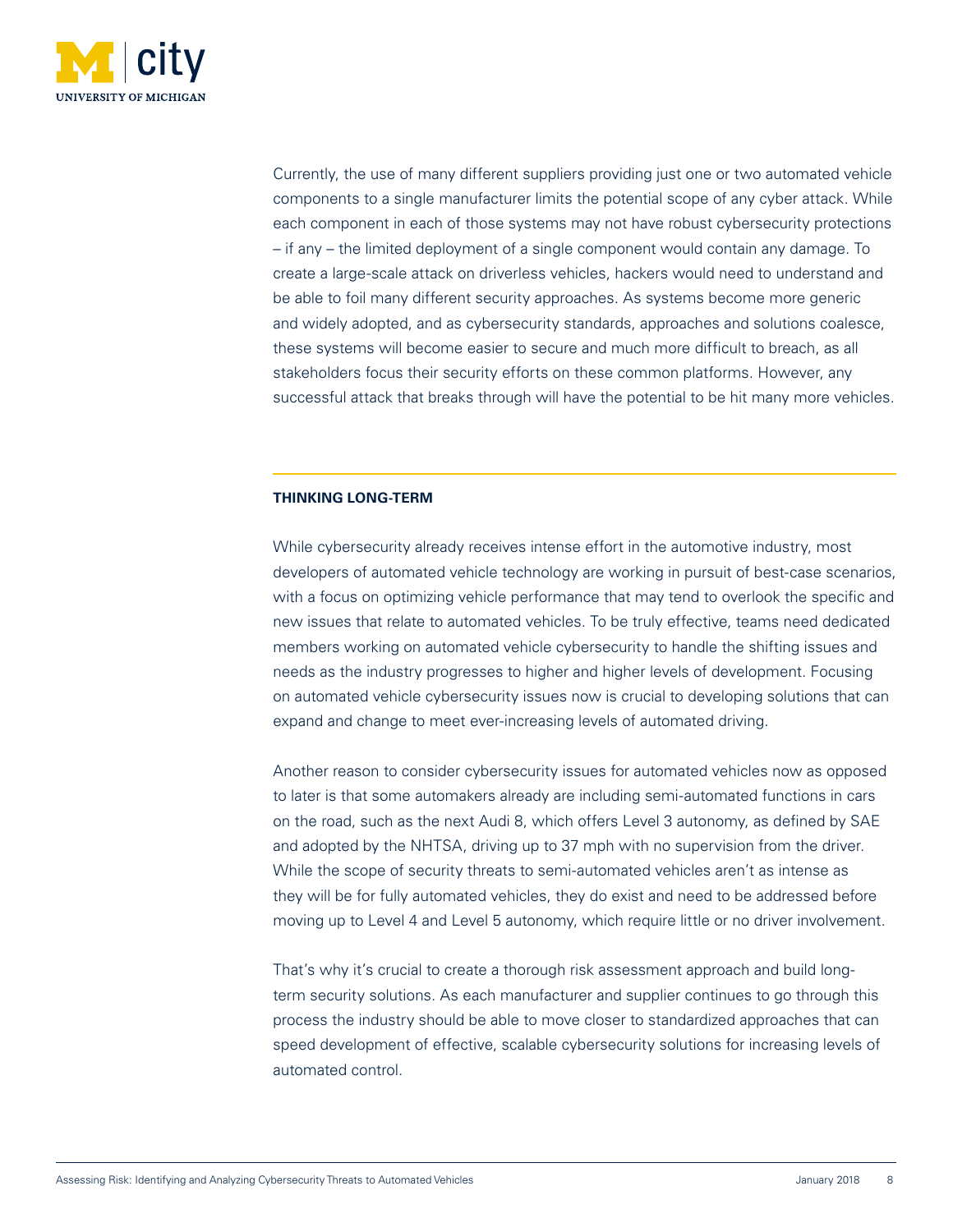

Initial work by Mcity-affiliated researchers in developing practical, flexible threat assessment approaches that can identify potential security breaches and the hackers behind them is just an early step. Beyond this starting point, there is much more work to be done to guarantee the cybersecurity of mass-market automated vehicles.

The automotive industry realizes that the future lies in automated vehicles. Right now, the future of this transformative new technology lies in solving the cybersecurity question.